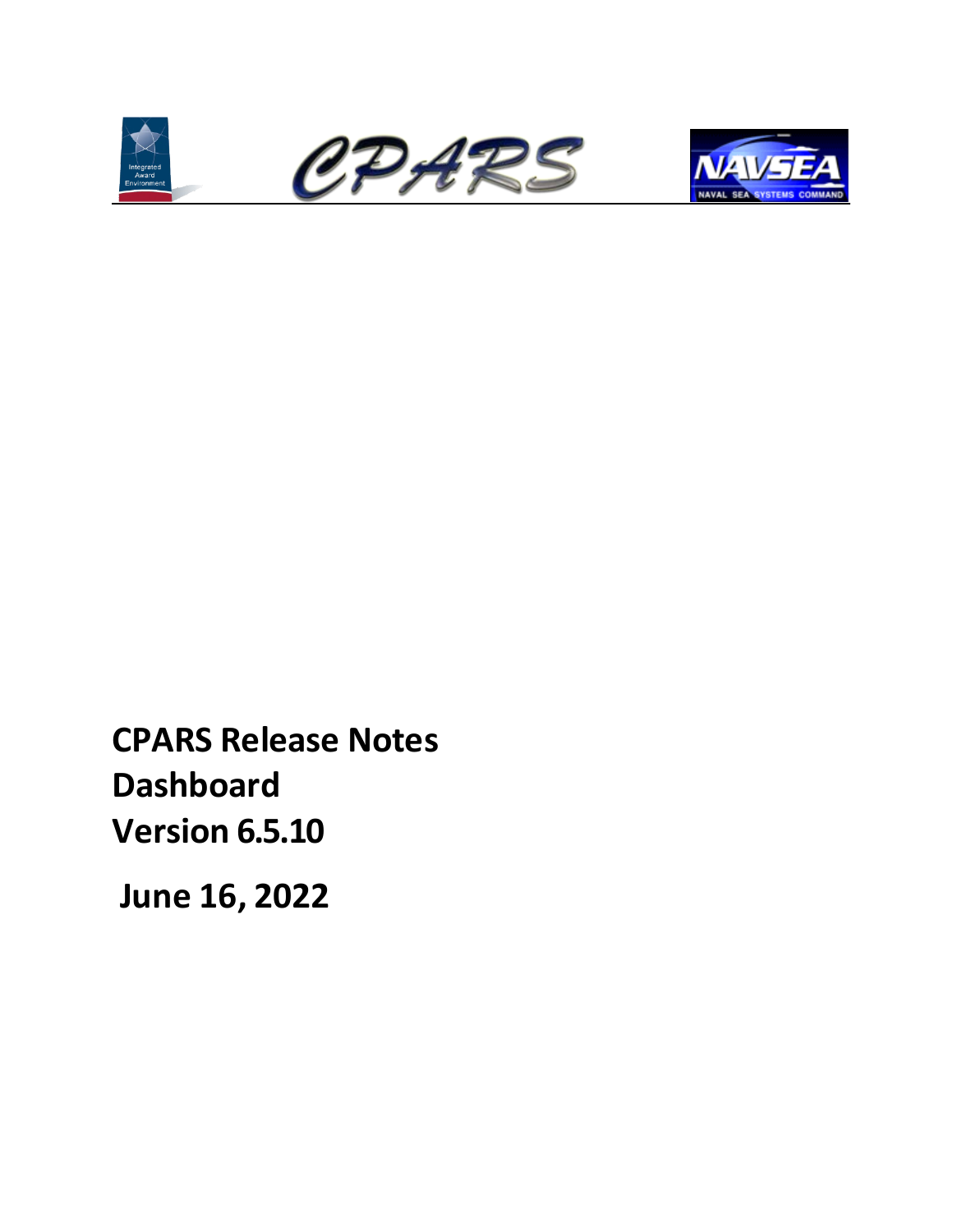





## <span id="page-1-0"></span>**Change Log**

| Version # | Date of Change | <b>Section</b> | Description of Change | <b>Changed By</b> |
|-----------|----------------|----------------|-----------------------|-------------------|
|           | 06/16/2022     | All            | <b>Initial Draft</b>  | <b>NSLC</b>       |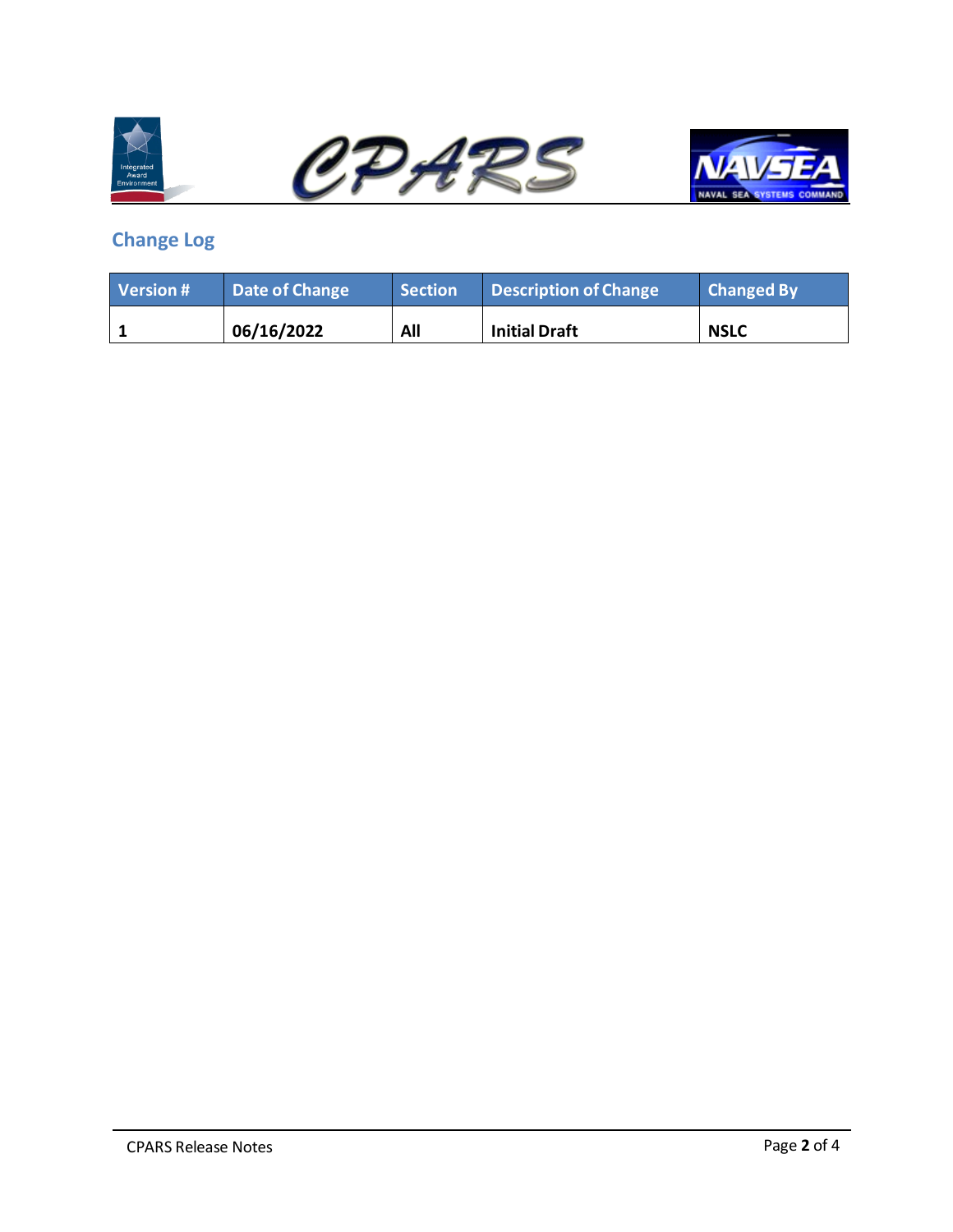



## <span id="page-2-0"></span>**Table of Contents**